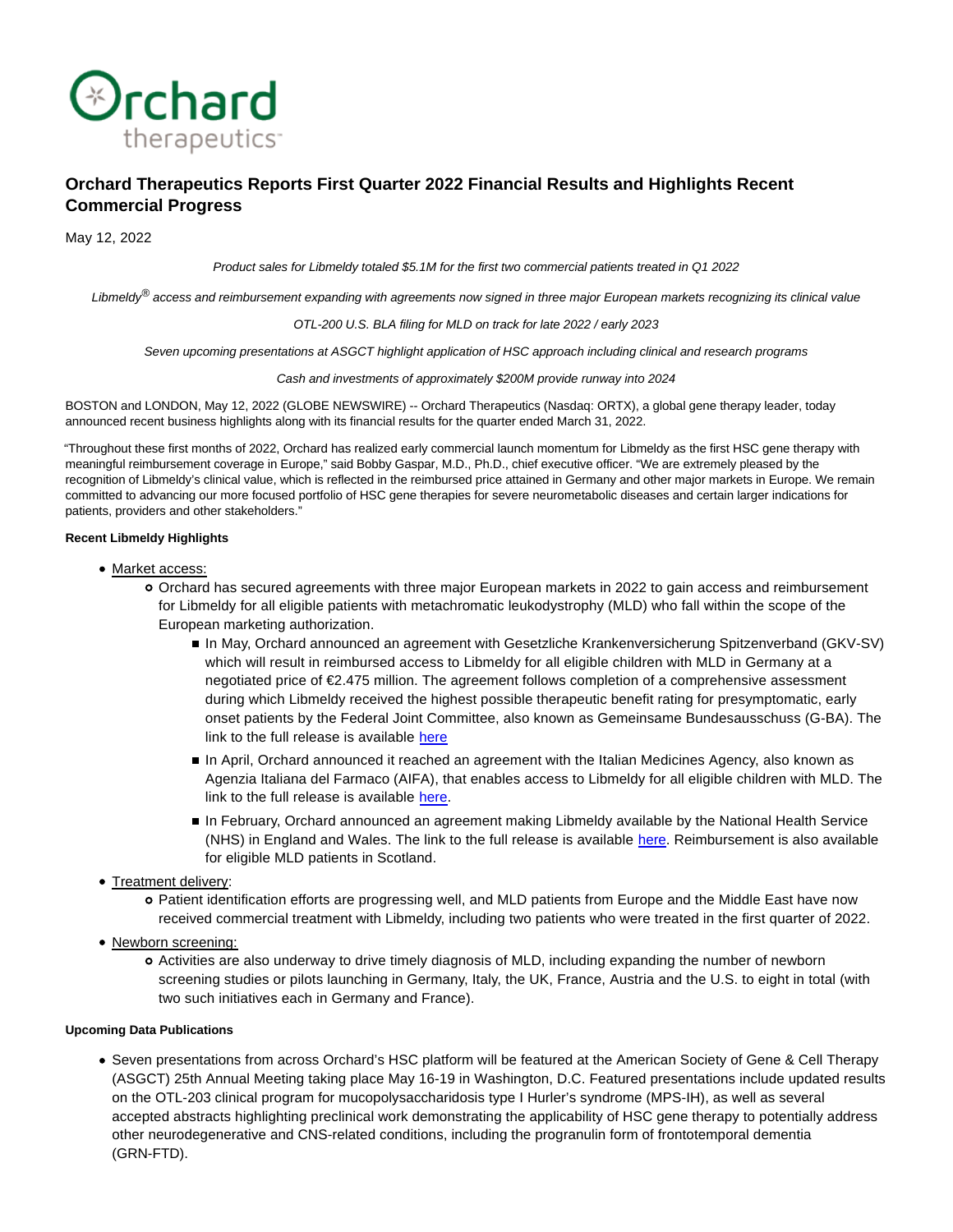### **Upcoming Key Milestones**

Orchard has provided the following list of expected 2022 milestones:

- Libmeldy commercialization:
	- Market access: Expand market access by securing additional European reimbursement agreements.
	- o Newborn screening: Support the expansion of newborn screening studies in Europe and the U.S.
	- Treatment centers: Expand the European treatment delivery network by qualifying centers in Sweden and Spain.
- OTL-200 for MLD (U.S): Conduct a pre-Biologics License Application (BLA) meeting with U.S. Food and Drug Administration (FDA) for OTL-200 in the second half of 2022 in advance of a BLA submission timeline of late 2022 to early 2023.
- OTL-203 for MPS-IH: As part of ongoing interactions with regulators, Orchard is incorporating recent feedback related to study design and clinical endpoints into a revised global registrational protocol, with study initiation now expected to occur in 2023.
- OTL-201 for MPS-IIIA: Report clinical data, including early clinical outcomes of cognitive function, from the OTL-201 proofof-concept (POC) trial by year end 2022.
- Research programs:
	- Report preclinical POC data for the OTL-104 program in NOD2 Crohn's disease (NOD2-CD) by year end 2022 in advance of IND-enabling studies in 2023 and an IND submission in 2024.
	- Continue to advance the OTL-105 program in hereditary angioedema (HAE), OTL-204 program for GRN-FTD and work in HSC-generated antigen-specific Tregs.

## **First Quarter 2022 Financial Results**

Revenue from product sales of Libmeldy were \$5.1 million for the three months ended March 31, 2022, and cost of product sales were \$1.6 million for the period. These resulted from the treatment of the first two Libmeldy commercial patients during the quarter. Cost of product sales includes the cost to manufacture the drug product, royalties to third parties and non-cash amortization of milestones paid on the approval of Libmeldy.

Collaboration revenue was \$0.5 million for the three months ended March 31, 2022, resulting from the collaboration with Pharming Group N.V. entered into in July 2021. This revenue represents expected reimbursements for preclinical studies and a portion of the \$17.5 million upfront consideration received by Orchard under the collaboration, which is being amortized into revenue over the expected duration of the agreement.

Research and development expenses were \$28.2 million for the three months ended March 31, 2022, compared to \$21.0 million in the same period in 2021. R&D expenses include the costs of clinical trials and preclinical work on the company's portfolio of investigational gene therapies, as well as costs related to regulatory, manufacturing, license fees and milestone payments under the company's agreements with third parties, and personnel costs to support these activities. R&D expenses for the first quarter of 2022 also include certain one-time charges for severance and payments expected following the termination of certain development programs totaling \$4.3 million. Excluding these one-time charges, R&D expenses would have increased by \$2.9 million from corresponding period in the prior year primarily due to increased OTL-200 costs for newborn screening studies and preparatory work for the upcoming BLA in the U.S. The company expects R&D expenses to decline beginning in the second quarter of 2022 due to the portfolio updates and proposed workforce reduction announced in March 2022 as well as the completion of activities to support the OTL-200 BLA submission.

Selling, general and administrative expenses were \$13.3 million for the three months ended March 31, 2022, compared to \$14.1 million in the same period in 2021. The decline from 2021 resulted primarily from lower cash and share-based personnel costs from the proposed workforce reduction announced in March 2022 and to align with the expected filing timelines and commercialization plans for OTL-200 in the U.S. Excluding one-time charges for severance, SG&A expenses would have decreased by an additional \$0.4 million. In 2022, the company expects SG&A expenses to decline from 2021 due to the realization of savings from the restructuring, partially offset by increasing commercialization expenses to support a potential U.S. launch of Libmeldy in 2023.

During the quarter, the Company had unrealized losses on foreign currency transactions of \$6.1 million, which were driven primarily by foreign currency fluctuations in accounts denominated in currencies other than U.S. dollars.

Net loss was \$44.3 million for the three months ended March 31, 2022, compared to \$35.2 million in the same period in 2021. The company had approximately 125.9 million ordinary shares outstanding as of March 31, 2022.

Cash, cash equivalents and investments as of March 31, 2022, were \$199.0 million, with \$33.0 million of debt outstanding, compared to \$220.1 million and the same debt figure as of December 31, 2021. During the quarter, the Company received approximately \$16.5 million in cash from tax credits earned in 2020, which partially offset the cash used for operating activities during the first quarter of 2022. The company expects that its existing cash, cash equivalents and investments will fund its anticipated operating, debt service and capital expenditure requirements into 2024.

## **Conference Call & Webcast Information**

Orchard will host a conference call and live webcast with slides today at 8:00 a.m. ET to discuss the updates to its business strategy. The conference call will be broadcast live in listen-only mode under "News & Events" in the "Investors & Media" section of the company's website at [www.orchard](https://www.globenewswire.com/Tracker?data=6uEvakBXRDeSqqVw-4gvzjTZMTRKfhoplt3xZKSS5x-Ccq-tQKkRhlMvM97pMWWBmrTTl8pZR5JaDYorSEHoulV8nVfwYQ_xCFvX81c23SE=)tx.com, and a replay will be archived on the Orchard website following the presentation. To ask a question, please dial +1 (866) 374-5140 (toll-free) or +1 (404) 400-0571 (toll) and use the audience passcode 71474312#. Please dial in at least 15 minutes in advance to ensure a timely connection to the call.

## **Use of Non-GAAP Financial Measures**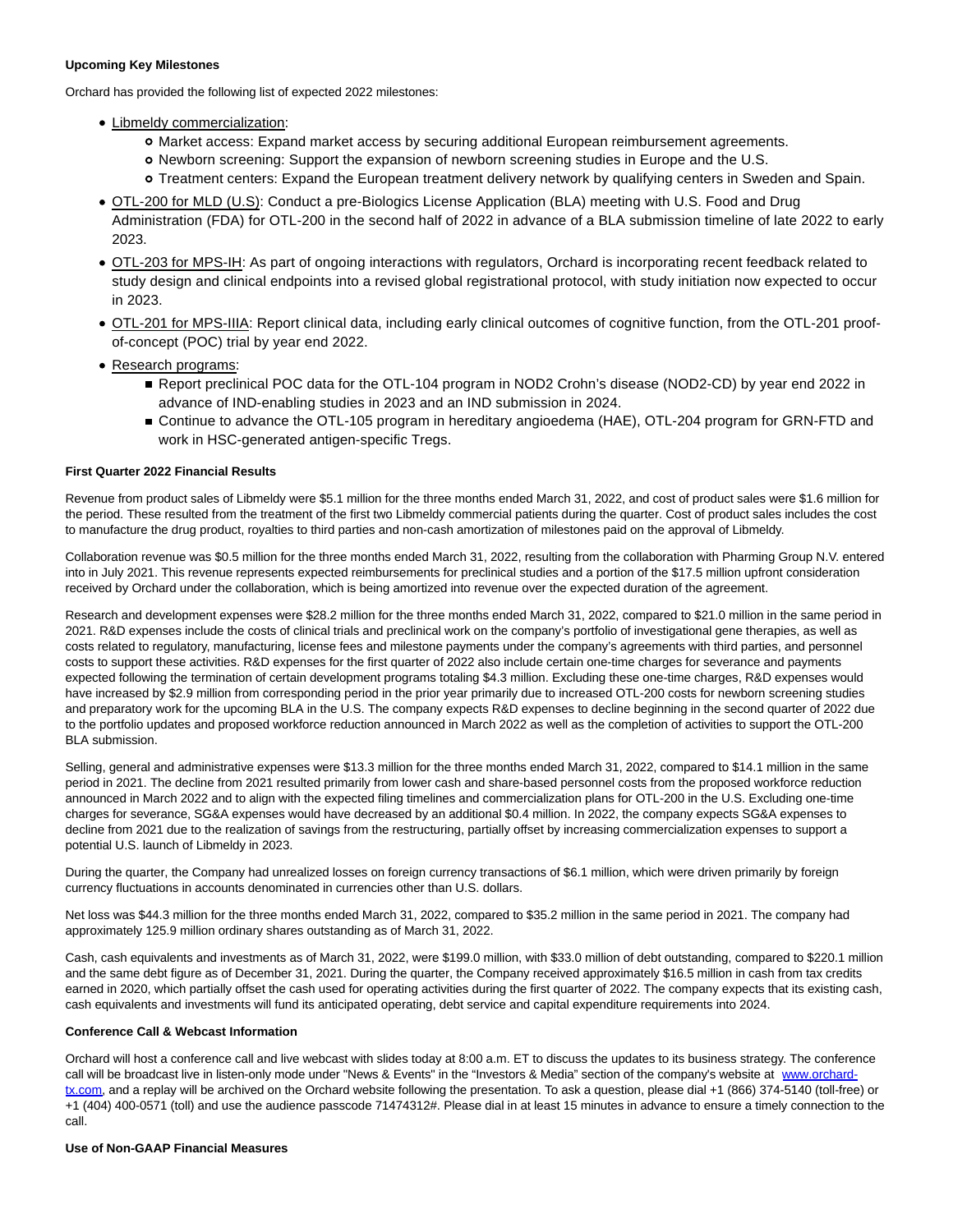Orchard has presented certain non-GAAP financial measures, including research and development costs and selling, general and administrative expenses, each excluding certain one-time charges. Management believes this non-GAAP information is useful for investors, taken in conjunction with Orchard's GAAP financial statements, because it provides greater transparency regarding Orchard's operating performance. Management uses these measures, among others, to assess and analyze operational results and trends and to make financial and operational decisions. Non-GAAP information is not prepared under a comprehensive set of accounting rules and should only be used to supplement your understanding of Orchard's operating results as reported under GAAP, not as a substitute for GAAP information. In addition, these non-GAAP financial measures are unlikely to be comparable with non-GAAP information provided by other companies. Reconciliation between these non-GAAP financial measures and the most comparable GAAP financial measures is included in the section above titled "First Quarter 2022 Financial Results."

#### **About Libmeldy / OTL-200**

Libmeldy (atidarsagene autotemcel), also known as OTL-200, has been approved by the European Commission for the treatment of MLD in eligible early-onset patients characterized by biallelic mutations in the ARSA gene leading to a reduction of the ARSA enzymatic activity in children with i) late infantile or early juvenile forms, without clinical manifestations of the disease, or ii) the early juvenile form, with early clinical manifestations of the disease, who still have the ability to walk independently and before the onset of cognitive decline. Libmeldy is the first therapy approved for eligible patients with early-onset MLD.

The most common adverse reaction attributed to treatment with Libmeldy was the occurrence of anti-ARSA antibodies. In addition to the risks associated with the gene therapy, treatment with Libmeldy is preceded by other medical interventions, namely bone marrow harvest or peripheral blood mobilization and apheresis, followed by myeloablative conditioning, which carry their own risks. During the clinical studies of Libmeldy, the safety profiles of these interventions were consistent with their known safety and tolerability.

For more information about Libmeldy, please see the Summary of Product Characteristics (SmPC) available on the EMA website.

Libmeldy is approved in the European Union, UK, Iceland, Liechtenstein and Norway. OTL-200 is an investigational therapy in the U.S.

Libmeldy was developed in partnership with the San Raffaele-Telethon Institute for Gene Therapy (SR-Tiget) in Milan, Italy.

#### **About Orchard Therapeutics**

At Orchard Therapeutics, our vision is to end the devastation caused by genetic and other severe diseases. We aim to do this by discovering, developing and commercializing new treatments that tap into the curative potential of hematopoietic stem cell (HSC) gene therapy. In this approach, a patient's own blood stem cells are genetically modified outside of the body and then reinserted, with the goal of correcting the underlying cause of disease in a single treatment.

In 2018, the company acquired GSK's rare disease gene therapy portfolio, which originated from a pioneering collaboration between GSK and the San Raffaele Telethon Institute for Gene Therapy in Milan, Italy. Today, Orchard is advancing a pipeline spanning pre-clinical, clinical and commercial stage HSC gene therapies designed to address serious diseases where the burden is immense for patients, families and society and current treatment options are limited or do not exist.

Orchard has its global headquarters in London and U.S. headquarters in Boston. For more information, please visi[t www.orchard-tx.com,](https://www.globenewswire.com/Tracker?data=6uEvakBXRDeSqqVw-4gvzpVmqWibHrUN6yKCXcnQfMsBbOMKLg8egQZ-4gOyCQ-V78sLFPesvbdY9M5Sm7tEkhev_OXo3_EXbRrJR9V1J1b2gXkWo1tnYszAQxgTDXkmxtfWzrGgTseDrrppqi6ZvUm2jEoVX3lJCkUXfp7CtTDTLUsL2Q1vRM_8TqLiD8c64GQpTxmayONXRG3MnoK-x3BLpI8-cCXPfV-WdJ-3neXPvK0jMPn99fAYXti-qBR_) and follow us on [Twitter a](https://www.globenewswire.com/Tracker?data=4oSSsAp8Hdgcp-kJdPjrSok4GSl3MjmFTgeP0M8adbttjWsfh8ZjPee-RBMq8kFaK7cFdhVca64tWjSKX_eHjswj0idQbc0l_yeUISvh18pN0IvWmzu0q6yw-l2dp4ulY8Tje4a5PFWB0vkN2EaLjYIqL6yxaqF4n4vc9dqEAN_r-45iX5chcCp3u_SNoX4tNEyHNqexQDq3-uKVUUZ6uRt7Gk_iloXBLGi3TQk6fPA=)nd [LinkedIn.](https://www.globenewswire.com/Tracker?data=r6hj1bx6LNKCVW0uHCTzzjkFH_AmpoT47H0TPFWH-lvaKPIOvuvhb4yWnmXl0EeTK6Usdpmj5CM0SNgCMshPYSyqvtyusmJEdmj0Laxyk_6a87Gpw9AIL-EcOgupdddMSJ54sBBBRfN5vbust5tcIIzoxbwtbm1Y8XM0WO-yAgzygLrDyRpfyQwCRM1UAJw53g_Xw7jjz6opzG-JxQiCGtvH3OnVnYzKeOgAd4OA1XzoxksIlmhBtR98SLHnY6YMyRihgjmx5UvlaiMn-xRbMQ==)

### **Availability of Other Information About Orchard Therapeutics**

Investors and others should note that Orchard communicates with its investors and the public using the company website (www.orchard-tx.com), the investor relations website (ir.orchard-tx.com), and on social media (twitter.com/orchard\_tx and www.linkedin.com/company/orchard-therapeutics), including but not limited to investor presentations and investor fact sheets, U.S. Securities and Exchange Commission filings, press releases, public conference calls and webcasts. The information that Orchard posts on these channels and websites could be deemed to be material information. As a result, Orchard encourages investors, the media, and others interested in Orchard to review the information that is posted on these channels, including the investor relations website, on a regular basis. This list of channels may be updated from time to time on Orchard's investor relations website and may include additional social media channels. The contents of Orchard's website or these channels, or any other website that may be accessed from its website or these channels, shall not be deemed incorporated by reference in any filing under the Securities Act of 1933.

#### **Forward-looking Statements**

This press release contains certain forward-looking statements about Orchard's strategy, future plans and prospects, which are made pursuant to the safe harbor provisions of the Private Securities Litigation Reform Act of 1995. Such forward-looking statements may be identified by words such as "anticipates," "believes," "expects," "plans," "intends," "projects," and "future" or similar expressions that are intended to identify forward-looking statements. Forward-looking statements include express or implied statements relating to, among other things, Orchard's business strategy and goals, the therapeutic potential of Orchard's products and product candidates, including the products and product candidates referred to in this release, Orchard's ability to secure agreements to gain access and reimbursement for its products in additional countries, Orchard's expectations regarding the timing of regulatory submissions for approval of its product candidates, including the product candidates referred to in this release, the timing of interactions with regulators and regulatory submissions related to ongoing and new clinical trials for its product candidates, the timing of announcement of clinical data for its product candidates, the likelihood that such data will be positive and support further clinical development and regulatory approval of these product candidates, the likelihood of approval of such product candidates by the applicable regulatory authorities, the size of the potential markets for Libmeldy and Orchard's other product candidates, the expected benefits to Orchard's business as a result of the organizational updates referred to in this release, the adequacy of the company's manufacturing capacity and plans for future investment, and the company's financial condition and cash runway into 2024. These statements are neither promises nor guarantees and are subject to a variety of risks and uncertainties, many of which are beyond Orchard's control, which could cause actual results to differ materially from those contemplated in these forward-looking statements. In particular, these risks and uncertainties include, without limitation: that the cost of discontinuing or partnering programs may be higher than expected; the risk that Orchard will not realize the anticipated benefits of its new strategic plan or the expected cash savings; the risk that any one or more of Orchard's product candidates, including the product candidates referred to in this release, will not be approved, successfully developed or commercialized; the risk of cessation or delay of any of Orchard's ongoing or planned clinical trials; the risk that Orchard may not successfully recruit or enroll a sufficient number of patients for its clinical trials; the risk that prior results, such as signals of safety, activity or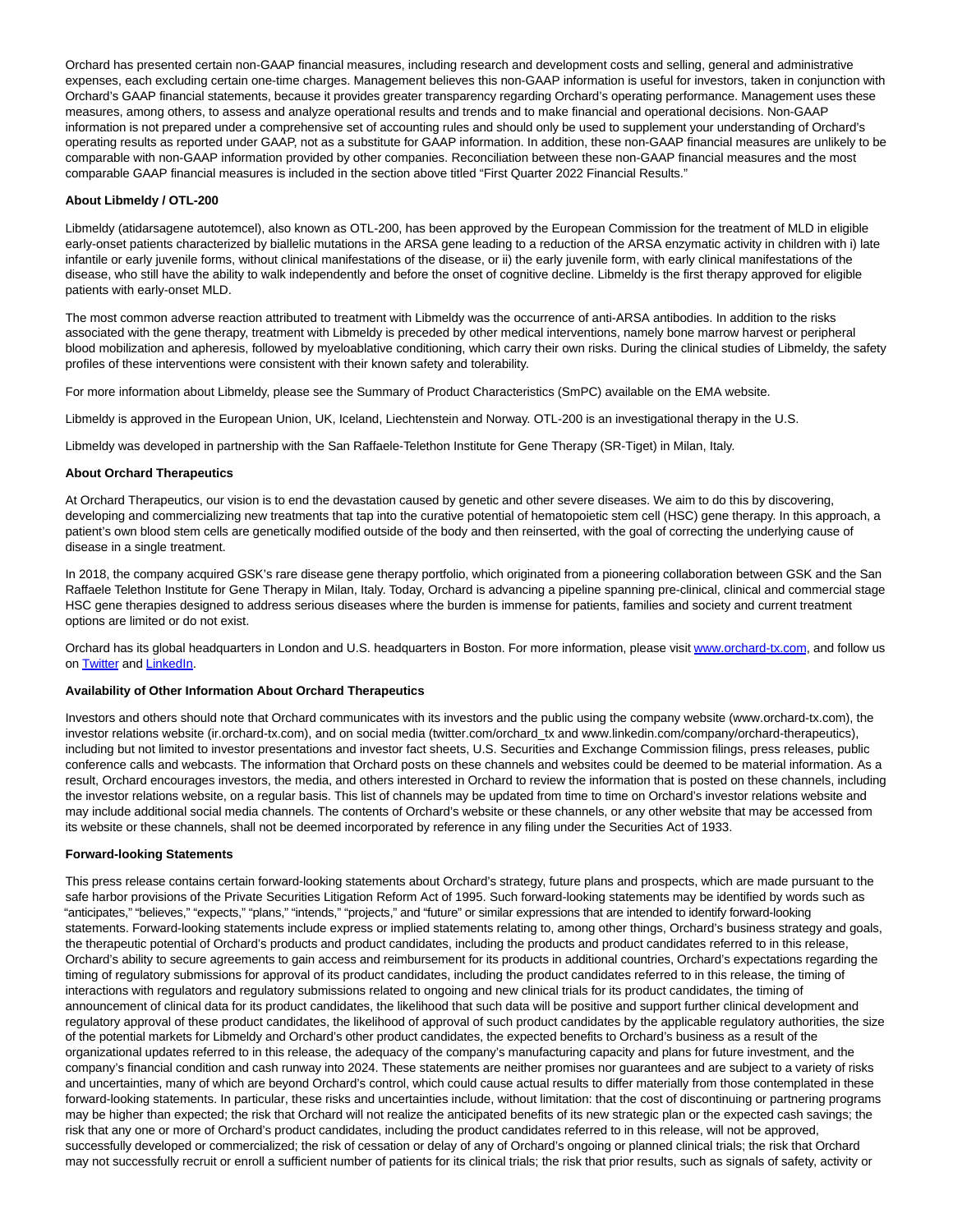durability of effect, observed from preclinical studies or clinical trials will not be replicated or will not continue in ongoing or future studies or trials involving Orchard's product candidates; the delay of any of Orchard's regulatory submissions; the failure to obtain marketing approval from the applicable regulatory authorities for any of Orchard's product candidates or the receipt of restricted marketing approvals; the risk of delays in Orchard's ability to commercialize its product candidates, if approved; the risk that the ongoing and evolving COVID-19 pandemic could affect the company's business; and the risk that the market opportunity for Libmeldy and its other product candidates may be lower than estimated or that Orchard may be unable to identify patients for its products on a consistent basis. Given these uncertainties, the reader is advised not to place any undue reliance on such forward-looking statements.

Other risks and uncertainties faced by Orchard include those identified under the heading "Risk Factors" in Orchard's most recent annual or quarterly report filed with the U.S. Securities and Exchange Commission (SEC), as well as subsequent filings and reports filed with the SEC. The forwardlooking statements contained in this press release reflect Orchard's views as of the date hereof, and Orchard does not assume and specifically disclaims any obligation to publicly update or revise any forward-looking statements, whether as a result of new information, future events or otherwise, except as may be required by law.

#### **Condensed Consolidated Statements of Operations Data**

(In thousands, except share and per share data)

(Unaudited)

|                                                                 | Three Months Ended March 31, |             |  |
|-----------------------------------------------------------------|------------------------------|-------------|--|
|                                                                 | 2022                         | 2021        |  |
| Net product sales                                               | \$<br>5,059                  | \$          |  |
| Collaboration revenue                                           | 465                          |             |  |
| Total revenues                                                  | 5,524                        |             |  |
| Costs and operating expenses:                                   |                              |             |  |
| Cost of product sales                                           | 1,571                        |             |  |
| Research and development                                        | 28,234                       | 21,035      |  |
| Selling, general and administrative                             | 13,299                       | 14,051      |  |
| Total costs and operating expenses                              | 43,104                       | 35,086      |  |
| Loss from operations                                            | (37, 580)                    | (35,086)    |  |
| Other income (expense):                                         |                              |             |  |
| Interest income                                                 | 69                           | 171         |  |
| Interest expense                                                | (675)                        | (538)       |  |
| Other income (expense), net                                     | (6,052)                      | 1,358       |  |
| Total other income (expense), net                               | (6,658)                      | 991         |  |
| Net loss before income tax                                      | (44, 238)                    | (34, 095)   |  |
| Income tax expense                                              | (58)                         | (1,087)     |  |
| Net loss                                                        | (44, 296)                    | (35, 182)   |  |
| Net loss per share, basic and diluted                           | (0.35)                       | (0.31)<br>S |  |
| Weighted average ordinary shares outstanding, basic and diluted | 127,694,785                  | 114,829,272 |  |

#### **Condensed Consolidated Balance Sheet Data**

(in thousands)

(Unaudited)

|                                                | March 31,    | December 31, |  |
|------------------------------------------------|--------------|--------------|--|
|                                                | 2022         | 2021         |  |
| <b>Assets</b>                                  |              |              |  |
| Current assets:                                |              |              |  |
| Cash and cash equivalents                      | \$<br>60,775 | 55,912<br>\$ |  |
| Marketable securities                          | 138,241      | 164,195      |  |
| Accounts receivable, net                       | 4,105        | 1,480        |  |
| Prepaid expenses and other current assets      | 20,923       | 23,011       |  |
| Research and development tax credit receivable | 13,394       | 30,723       |  |
| Total current assets                           | 237,438      | 275,321      |  |
| Non-current assets:                            |              |              |  |
| Operating lease right-of-use-assets            | 27,368       | 24,316       |  |
| Property and equipment, net                    | 4,454        | 4,767        |  |
| Restricted cash                                | 4,266        | 4,266        |  |
| Intangible assets, net                         | 3,993        | 4,149        |  |
| Research and development tax credit receivable | 3,255        |              |  |
| Other assets                                   | 10,731       | 9,590        |  |
| Total non-current assets                       | 54,067       | 47,088       |  |